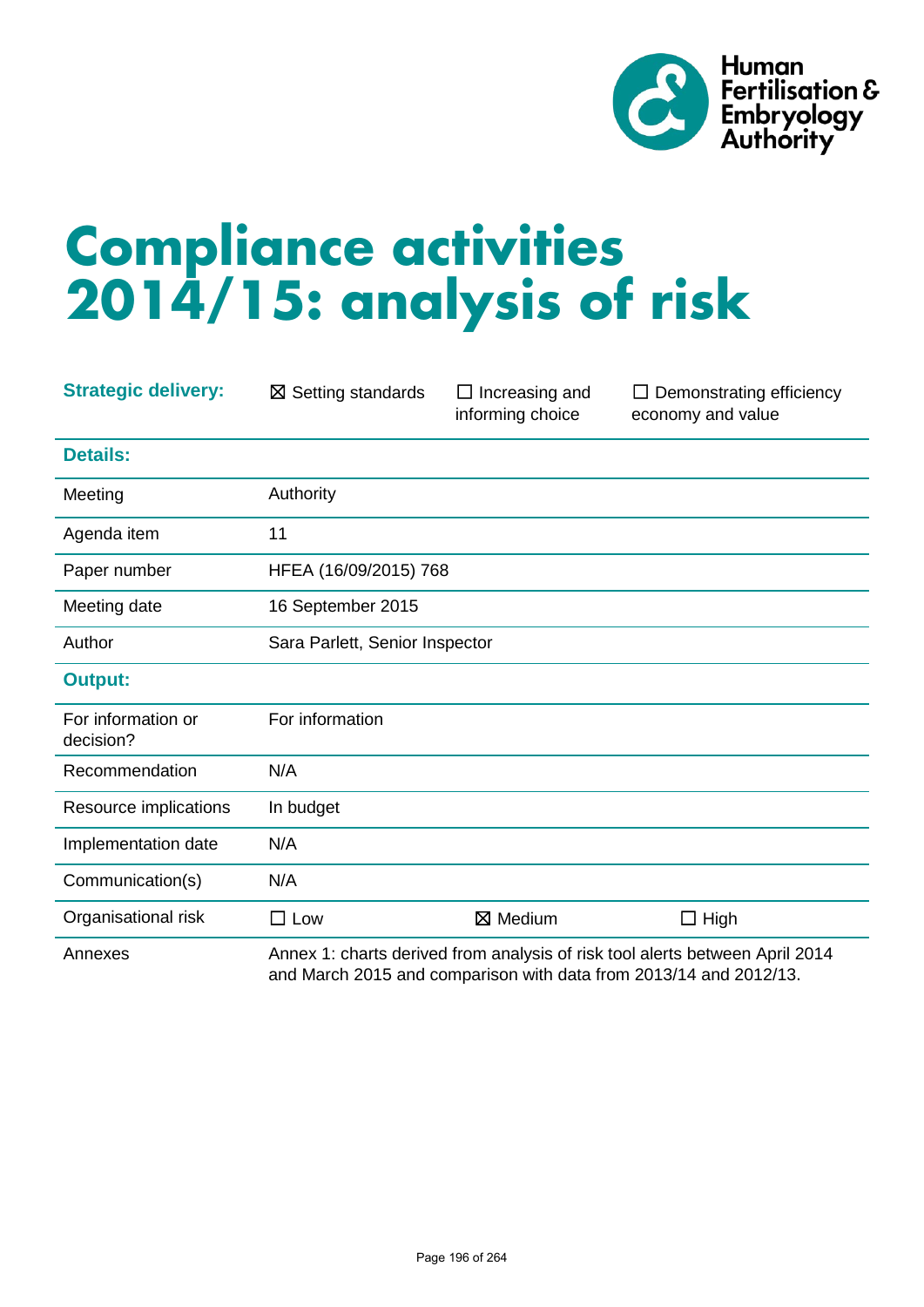## **1. Background**

- **1.1.** The compliance cycle, with inspection at its core, defines the HFEA's regulatory regime. We inspect every two years as required by law and follow up recommendations made during inspections to ensure necessary actions have been implemented. Our ability to undertake 'on-going' monitoring of a clinic's performance between inspection visits has been greatly enhanced by the introduction in April 2011 of the risk based assessment tool (RBAT) that provides information about licensed clinics' performance in near to real time.
- **1.2.** Clinics have been able to access their own RBAT outputs through the clinic portal since April 2012 and information from RBAT analysis has routinely been included in inspection reports since then.
- **1.3.** The risk tool measures performance in relation to the following indicators:
	- outcomes in terms of both clinical pregnancy rates and clinical multiple pregnancy rates;
	- submission of critical register information relating to treatments using donor gametes;
	- timeliness of payment of monthly HFEA invoices.
- **1.4.** Performance is based on the analysis of information submitted to the HFEA. Where the trend analysis performed by RBAT suggests that there may be a dip in performance, an automated alert is sent to the Person Responsible (PR) and clinics are expected to act on these alerts to investigate any possible causal factors and take corrective action if appropriate. Inspectors and/or members of the register information and finance teams also carry out targeted follow-up where appropriate.
- **1.5.** This paper provides an update to the review of RBAT outputs completed in 2014 and aims to identify trends; establish performance against the benchmark analysis undertaken in 2014; and identify actions for the future in relation to the focus of our regulatory interventions.

## **2. Analysis of RBAT outputs April 2014 to March 2015**

- **2.1.** There is no "normal" range for the number of alerts issued to a clinic. Alerts are generated by trend analysis and do not by themselves indicate poor practice or performance. The aim of alerts is to prompt clinics to review practices **before**  performance is negatively affected.
- **2.2.** The system uses information submitted to the HFEA's register as the basis of nearly all monitoring. This limits the impact of RBAT in relation to clinics that provide only basic partner treatment services (IUI with partner sperm) as these clinics do not submit information to the HFEA register. While this limitation is acknowledged, it is also recognised that the nature of the services provided by these clinics also limits their risk factors.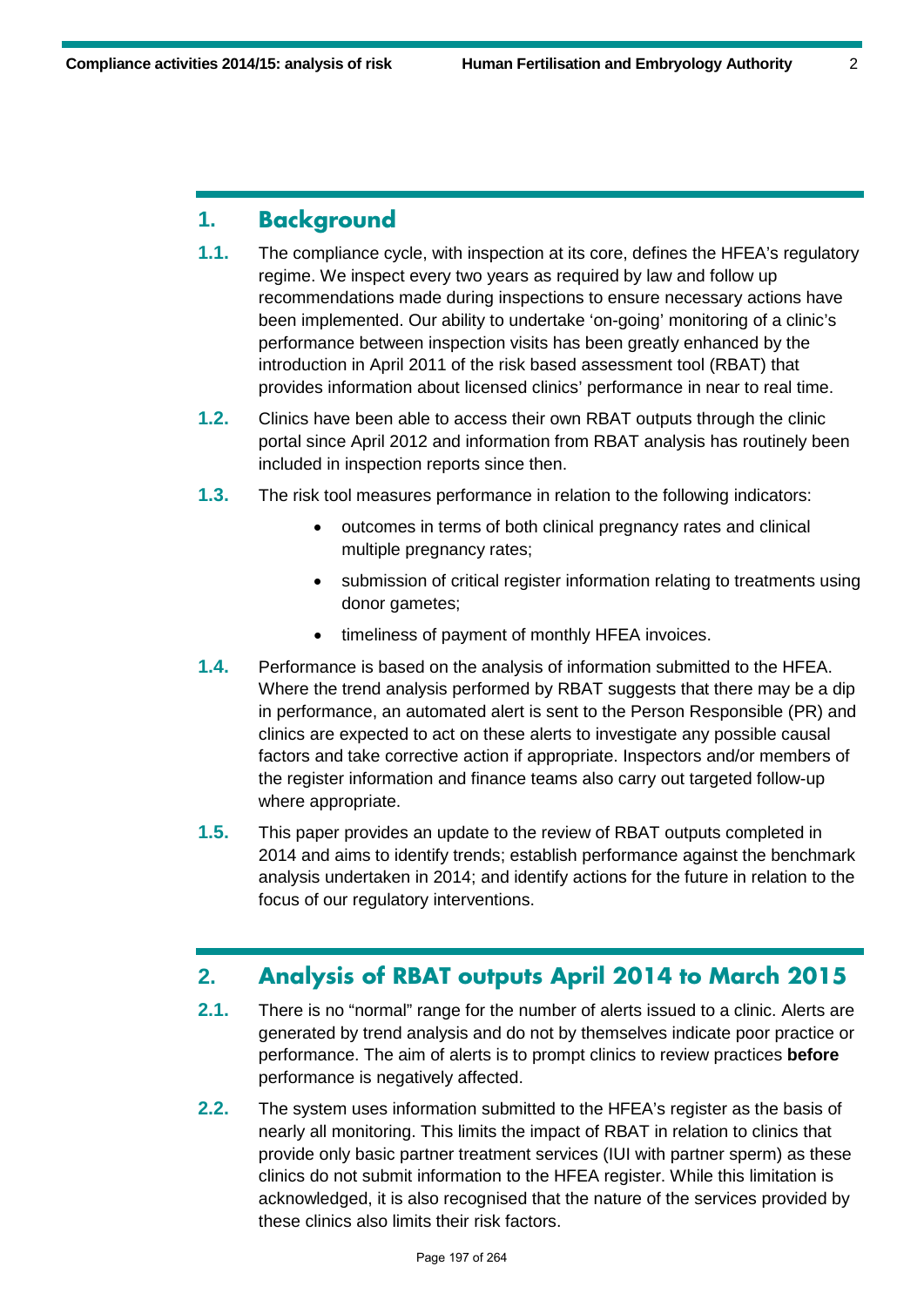- **2.3.** It is also important to note that there is a considerable variation in the number of treatment cycles carried out by clinics. Around 36,000 treatment cycles were carried out by 19 of the 111 clinics included in the analysis. This represents approximately 50% of the treatment activity of the sector in 2014/15. Inevitably, these clinics carry out more complex treatments (involving donor gametes for example) and the volume of their activity means that the significance of any change in performance is identified quickly: this is because a certain volume of activity has to be included in any statistical analysis before it can be identified that a trend represents a true change in performance rather than the result of chance.
- **2.4.** Annex 1 sets out a number of charts derived from analysis of RBAT alerts between April 2014 and March 2015. In summary, it shows that clinics' performance in this period has improved in relation to success rates and timeliness of payment of fees, but has worsened in relation to submission of critical register information.
- **2.5.** Chart 1 shows that more alerts continue to be issued to clinics as a result of delayed payment of fees and invoices and inaccuracies in the reporting of treatments involving the use of donor gametes than in relation to concerns about success rates. However, the chart also shows that the number of finance alerts has decreased from the previous year.
- **2.6.** There are various factors that contribute to clinics delaying payment of invoices. For example some clinics do not have robust processes to deal with absences of staff responsible for processing our invoices. However, in general most clinics pay invoices within the stipulated timeframes. The introduction by the HFEA of an automated debt chasing system in March 2015 has reduced the average days to payment of invoices to 34 days from 47 days before the introduction of this system.
- **2.7.** The number of alerts related to negative trends in success rates following IVF, ICSI and FET decreased in 2014/15. This demonstrates that clinics are taking action to continually improve their success rates. The exception to this is in the number of alerts relating to clinical multiple pregnancy rates and more detailed analysis of this observation is below.
- **2.8.** Chart 2 shows that while the majority of clinics received very few alerts, 27 clinics received more than 10 alerts in 2014/15. This is the same number as in 2013/14; approximately half of these clinics have remained in the list in 2014/15.
- **2.9.** Chart 3 shows the 'top 10' clinics that had the highest number of alerts in 2013/14 and 2014/15. Eight clinics in the top 10 in 2013/14 have remained in the list in 2014/15. All of the clinics in this chart could be considered worthy of scrutiny, but in order to determine where risk lies, the data have been further analysed (see below).
- **2.10.** Chart 4 again shows the 10 clinics that had the highest number of alerts in 2014/15 but divided into two alert categories. This demonstrates that the majority of alerts were either finance or register information related.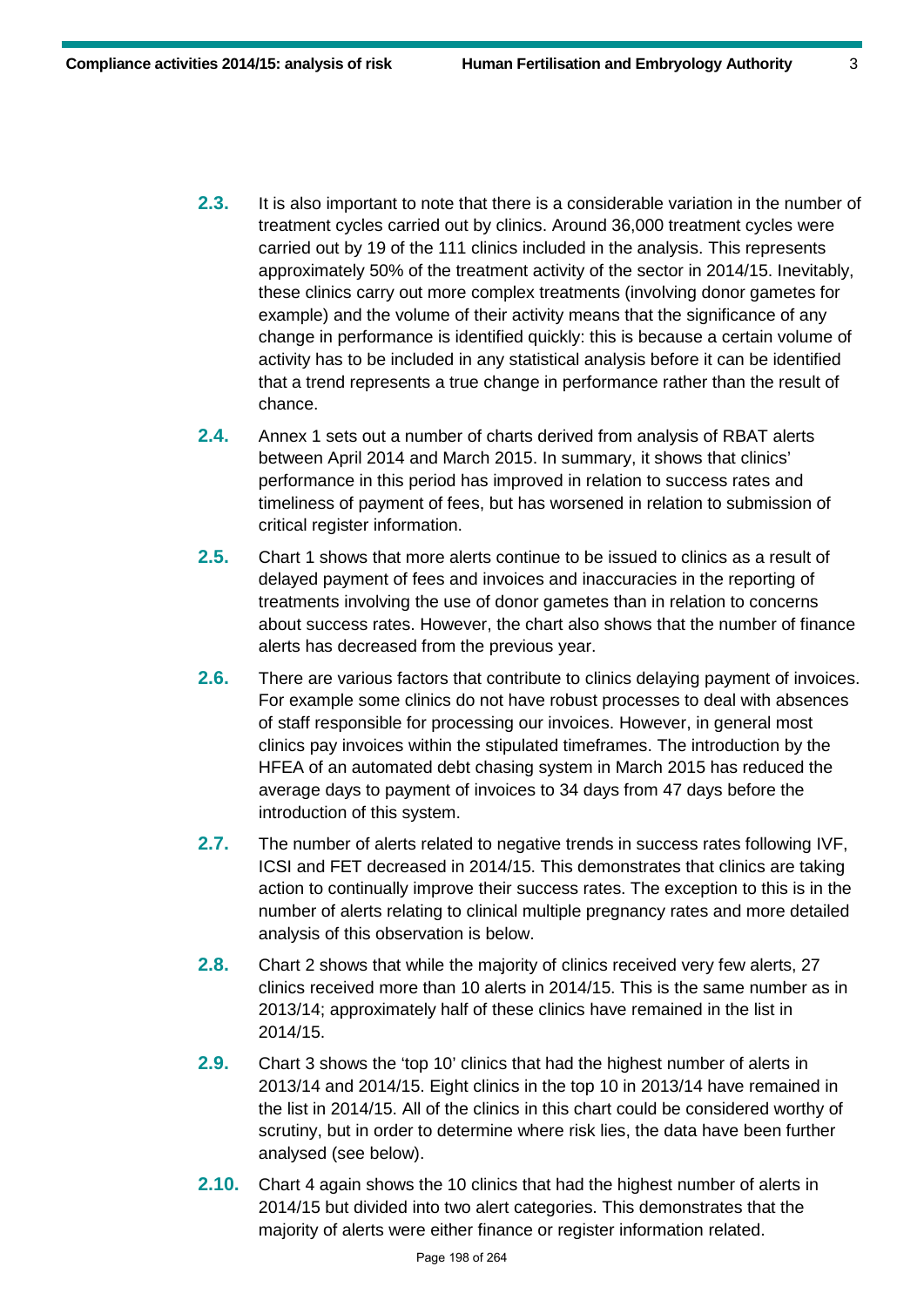- **2.11.** The number of alerts relating to submission of critical information to the HFEA register has increased significantly since the last reporting year. The HFEA has implemented an extensive programme (Information for Quality, IfQ) to streamline and improve systems for the submission of treatment information to the HFEA register. Information team resources have been diverted to focus on the development of new systems rather than (as previously) focusing efforts on poor performing clinics. It is expected that the new systems will have a significant impact on the quality of register submissions but that these improvements will not start to take effect until the IfQ programme is complete.
- **2.12.** In order to aim our resources at the areas of risk associated with our strategic aims, alerts relating to success rates and multiple pregnancy rates have been further analysed.
- **2.13.** Chart 5 shows the three clinics that had five or more alerts related to success rates in 2014/15. This chart demonstrates a negative trend in performance for one clinic and an improvement for three clinics compared to the previous year.
- **2.14.** Success rates for one of these clinics for the period April 2014 to March 2015 show the clinic's success rates are in line with the national average. This suggests appropriate action was taken by the clinic in response to the alerts.
- **2.15.** For the other two clinics, success rates for the period April 2014 to March 2015 are lower than average at a statistically significant level. Both clinics are being monitored closely by the Executive and the clinics are taking action to review their practices.
- **2.16.** Chart 6 shows the clinics that had four or more alerts related to multiple pregnancies.
- **2.17.** Two of these clinics have responded and appear to have taken effective action such that the clinics' multiple live birth rates are likely to be consistent with the 10% multiple live birth rate target.
- **2.18.** The other two clinics have clinical multiple pregnancy rates that are likely to be significantly higher than the 10% multiple live birth rate target for the April 2014 to March 2015 time period. Both clinics are being monitored closely by the Executive.
- **2.19.** The small increase in the number of alerts related to clinical multiple pregnancy rates in 2014/15 is surprising, as clinics have had since October 2012 to adjust to the 10% multiple live birth rate target. However, data for the sector shows that in 2013/14 19 clinics had a multiple pregnancy rate that was likely to be higher than the 10% multiple live birth rate target, whilst in 2014/15 this had decreased to 15 clinics. This reflects findings documented in our 'Improving outcomes for fertility patients: multiple births 2015' report published recently. This suggests that clinics are taking action to review the effectiveness of their multiple births minimisation strategies: it is likely that the HFEA's proactive real time monitoring through RBAT plays a role in encouraging this behaviour.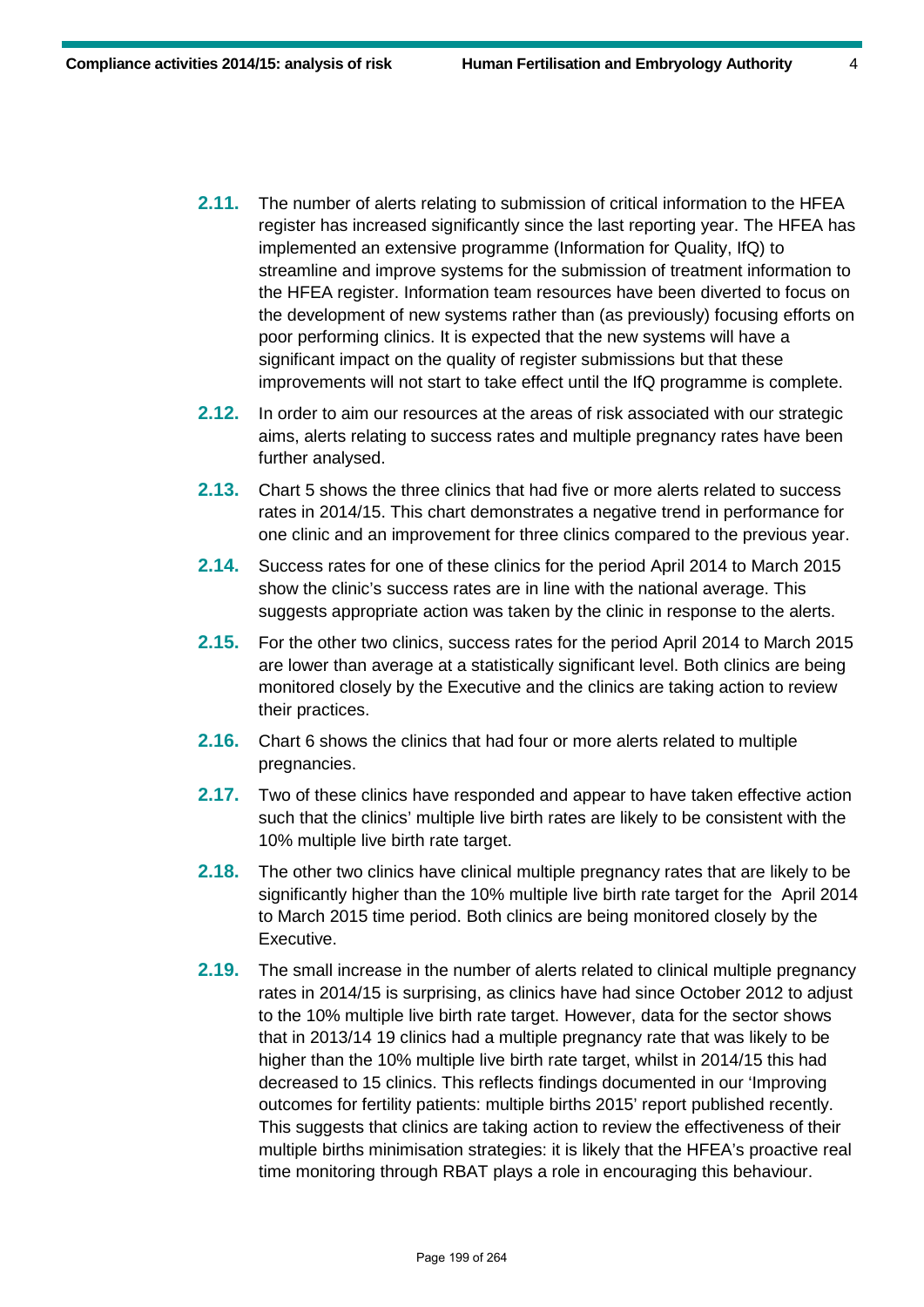# **3. Conclusions and actions**

- **3.1.** This review of RBAT outputs should be interpreted cautiously because, as noted above, alerts are not indicators of poor performance per se. They are issued to prompt clinics to take action before there is an impact on performance.
- **3.2.** The reduction in alerts related to success rates suggests that clinics are continually improving success rates. There has also been a reduction in the number of finance alerts and it is anticipated that these will continue to fall in the next year due to the new automated debt chasing system.
- **3.3.** There was an increase in alerts relating to trends in clinical multiple pregnancy rates. This is disappointing but as documented in the 'Improving outcomes for fertility patients: multiple births 2015' report, fewer clinics had a multiple pregnancy rate that was likely to be higher than the 10% multiple live birth rate in 2014/15 compared to 2013/14. This suggests that clinics are taking effective action in relation to these alerts albeit more slowly than we might have hoped.
- **3.4.** The number of alerts related to submission of information relating to donors and/or treatments using donor gametes has increased indicating clinics' performance has declined. Action is being taken by the HFEA through the IfQ programme to streamline systems and processes.
- **3.5.** As follow up to this analysis, we will initiate a cross directorate review of the 10 clinics with the highest number of alerts to ensure that everything that can/should be done to support these clinics is being done. Other clinics' responses to alerts will continue to be monitored during the time between inspections and regulatory action taken when it is warranted.
- **3.6.** By providing the information required for clinics to monitor their own performance in comparison to national norms, the HFEA targets and helps clinics that may be struggling to improve the quality of care given to patients. Overall, clinics respond positively to requests to act on these alerts.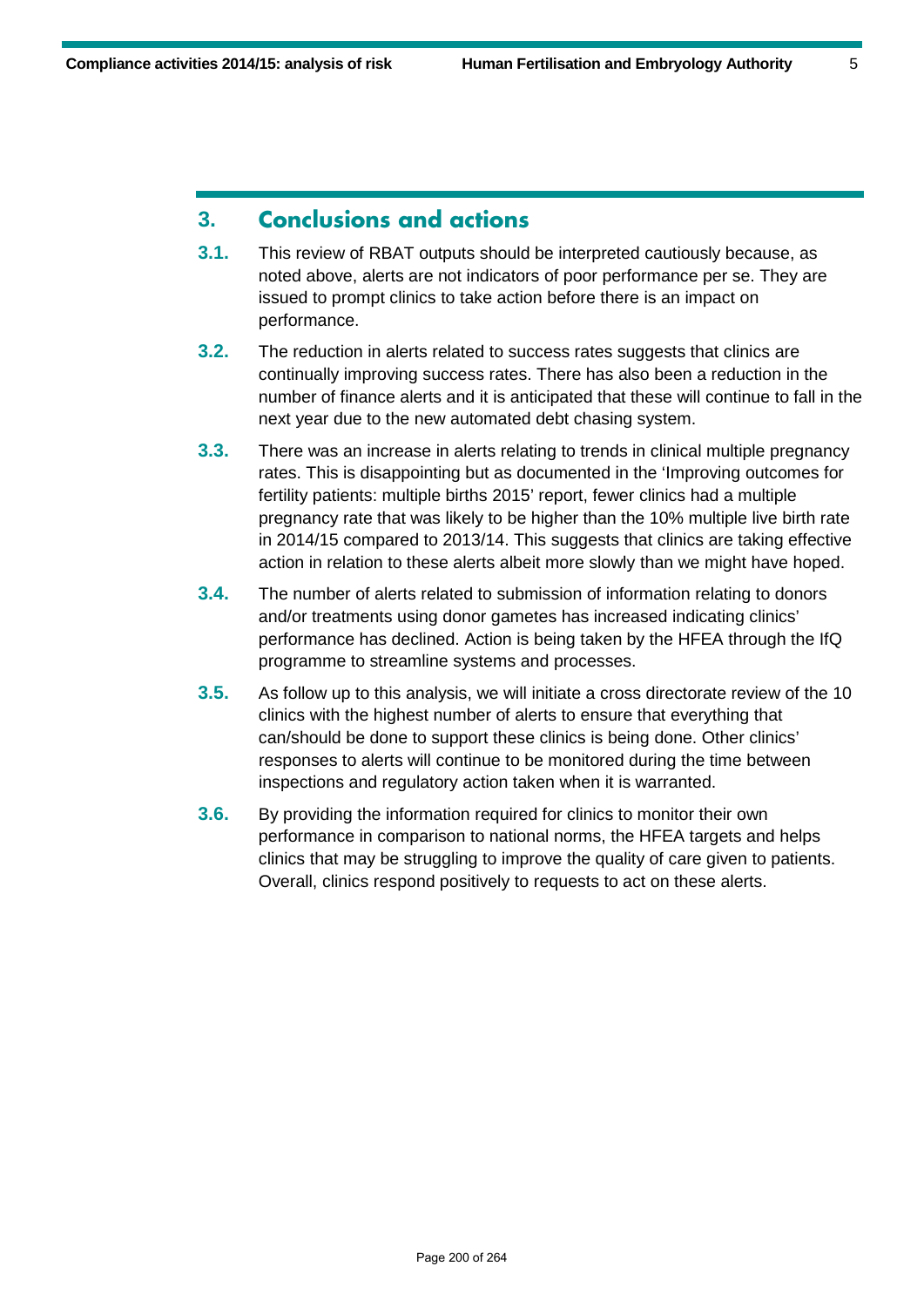Annex 1: Charts derived from analysis of RBAT alerts between April 2014 and March 2015 and compared with data from 2013/14 and 2012/13.





F, Finance; the sum of all alerts related to delay or non-payment of invoices

R, Register; the sum of all alerts related to errors in reporting of treatments involving donor gametes

MB, Multiple births; the sum of all alerts related to trends in clinical multiple pregnancy rates as measured against the relevant target

ICSI; the sum of all alerts related to trends in clinical pregnancy rates following ICSI treatments IVF; the sum of all alerts related to trends in clinical pregnancy rates following IVF treatments DI; the sum of all alerts related to trends in clinical pregnancy rates following DI treatments FET; the sum of all alerts related to trends in clinical pregnancy rates following frozen treatment cycles (IVF and ICSI).

This chart shows that the sector as a whole received more alerts relating to late payment of fees and accurate reporting of treatments involving donor gametes than relating to success rates. This is unchanged from the previous two reporting years. The chart does however show a decrease in the number of finance alerts sent to clinics as compared to the previous reporting year. The number of alerts related to trends in success rates following IVF, ICSI and FET have continued to decrease.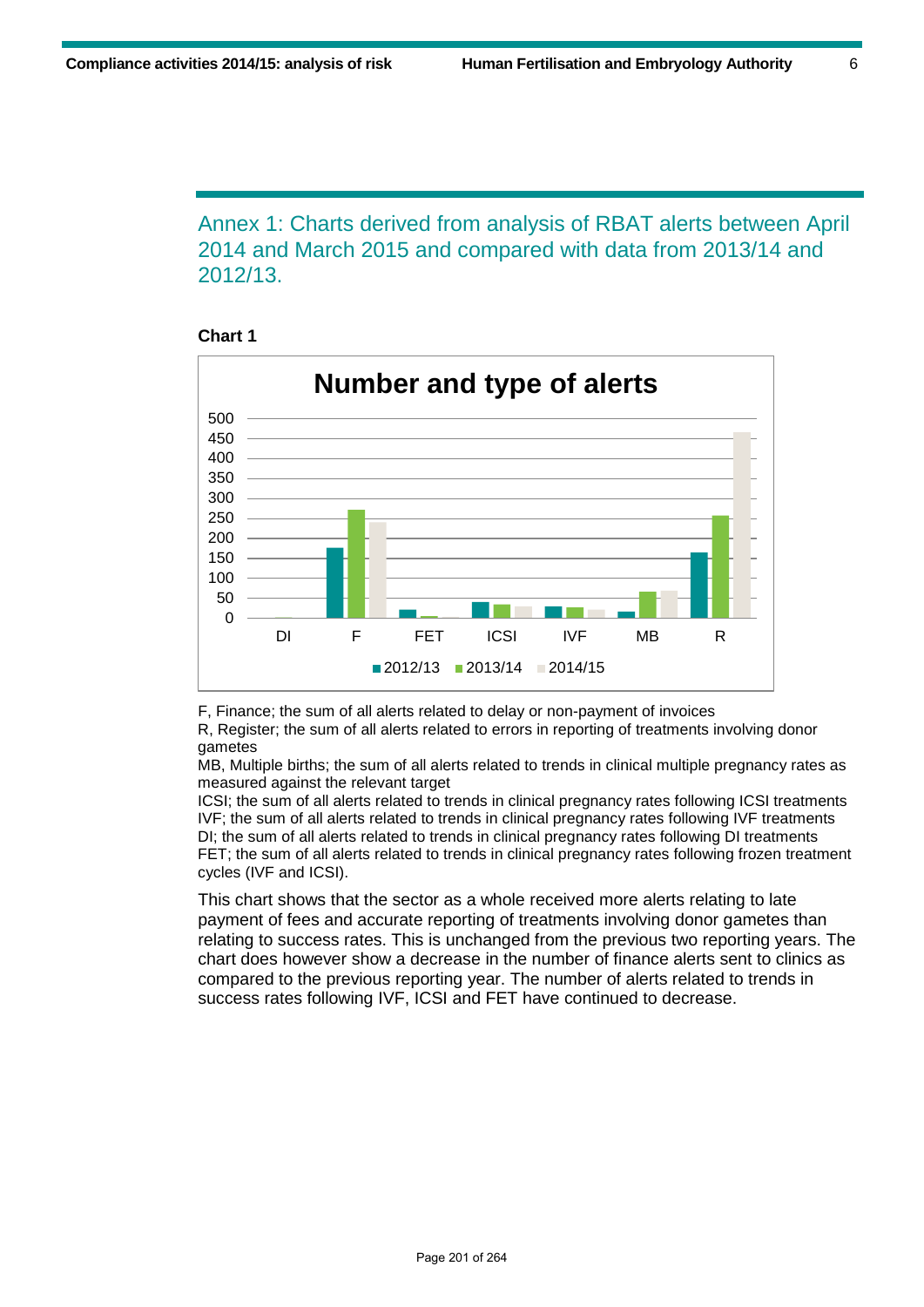

In 2014/15, 29 of the 111 clinics included in the analysis received no alerts; a further 35 had fewer than 5 alerts; 20 clinics had between 6 and 10 alerts and 27 clinics had >10 alerts.

The number of clinics receiving >10 alerts in 2014/15 is the same as that in 2013/14.

It should be noted that clinics providing basic partner services or storage only do not pay monthly fees, do not provide treatment with donor gametes and make only a single annual data submission to the HFEA recording their success rates (this means that success rates and multiple pregnancy rates are not continuously monitored through RBAT for these clinics). These clinics represent the majority of those receiving no or very few alerts.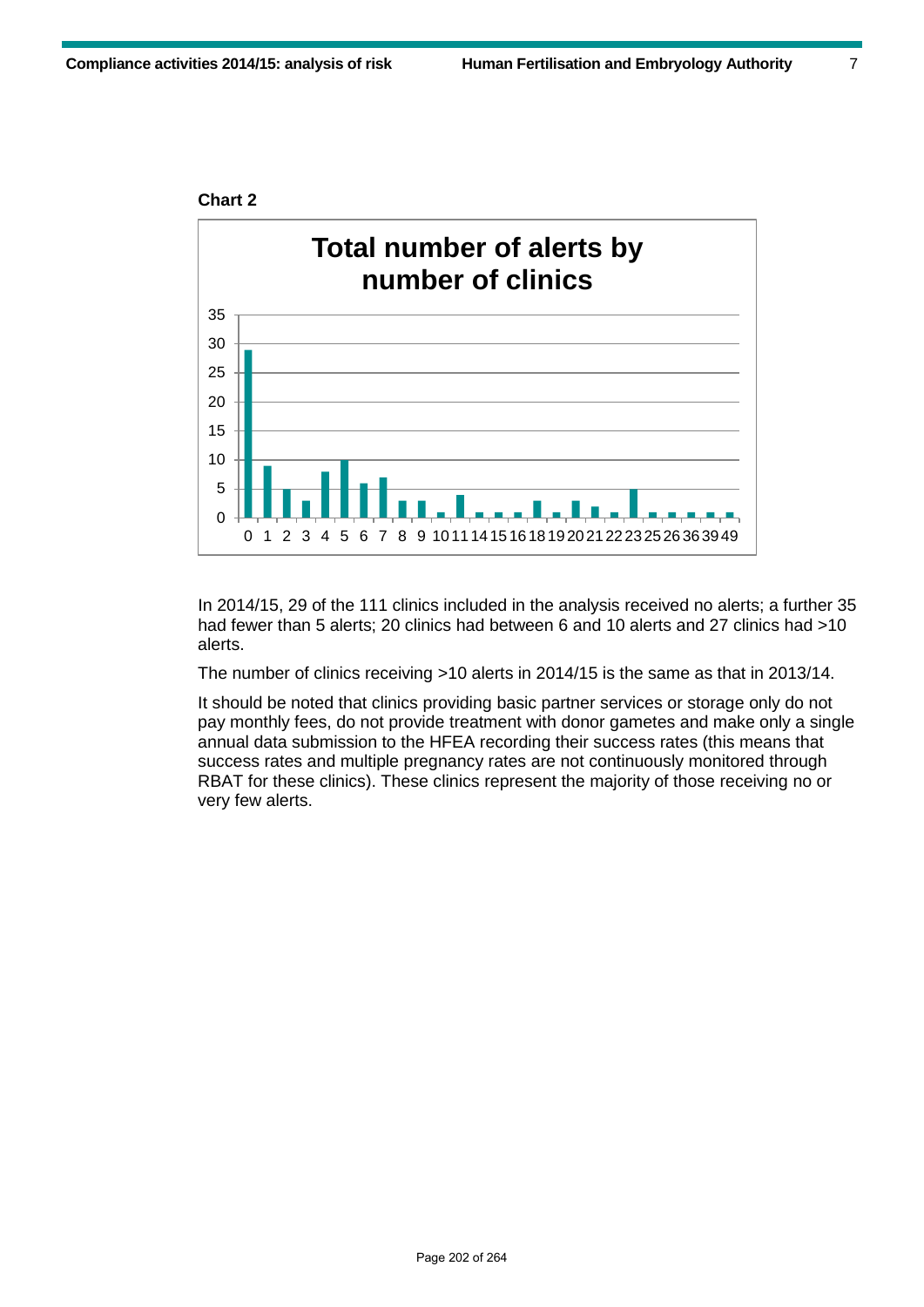

#### **Chart 3**

This chart shows the 10 clinics that received the highest number of alerts in either 2013/14 or 2014/15. Eight clinics that were in the 'top 10' in 2013/14 have remained in the list in 2014/15. All of the clinics in this chart could be considered worthy of scrutiny but in order to determine where risk lies, the data have been analysed further below.





This chart shows the 10 clinics that received the highest number of alerts in 2014/15. A significant proportion of these alerts related either payment of invoices or submission of critical information to the HFEA register.